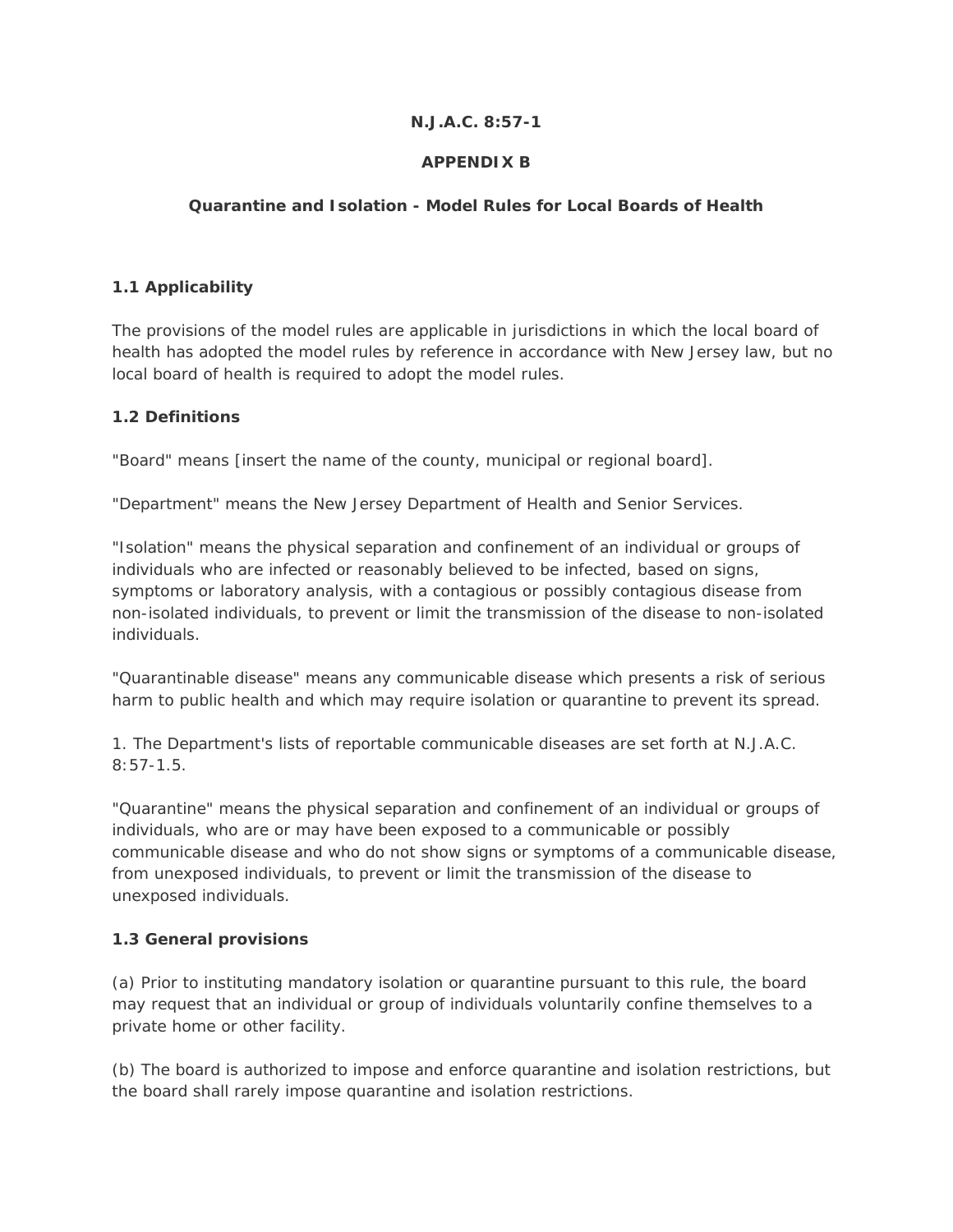1. If a quarantinable disease occurs in New Jersey, the board may isolate or quarantine individuals with a suspected or active quarantinable disease and their contacts as the particular situation requires.

2. The board shall complete any quarantine or isolation in accordance with this rule and N.J.A.C. 8:57-1.11.

3. Upon the declaration of a public health emergency, the board shall comply with the isolation and quarantine procedures established in the Emergency Health Powers Act, N.J.S.A. 26:13-1 et seq.

(c) The board shall notify, consult, and work cooperatively with the New Jersey Department of Agriculture on issues relating to isolation and quarantine of potentially infected livestock under the authority of the New Jersey Department of Agriculture pursuant to the provisions of Title 4 of the Revised Statutes and the New Jersey Department of Environmental Protection on issues relating to isolation and quarantine of wildlife under the authority of the New Jersey Department of Environmental Protection pursuant to the provisions of Title 23 of the Revised Statues, where illness could potentially impact human health.

## **1.4 Conditions and principles**

(a) The board shall adhere to all of the following conditions and principles when isolating or quarantining individuals or a group of individuals:

1. The isolation or quarantine shall be by the least restrictive means necessary to prevent the spread of a communicable or possibly communicable disease to others and may include, but is not limited to, confinement to private homes, other private premises, or public premises.

2. Isolated individuals shall be confined separately from quarantined individuals.

3. The health status of isolated or quarantined individuals shall be monitored regularly to determine if the individuals require further or continued isolation or quarantine.

4. If a quarantined individual subsequently becomes infected or is reasonably believed to have become infected with a communicable or possibly communicable disease, the individual shall be promptly removed to isolation.

5. Isolated or quarantined individuals shall be immediately released when the board determines that the individuals pose no substantial risk of transmitting a communicable or possibly communicable disease.

6. The board shall address the needs of isolated or quarantined individuals in a systemic and competent fashion including, but not limited to, providing adequate food; clothing; shelter; means of communicating with those in and outside of isolation or quarantine;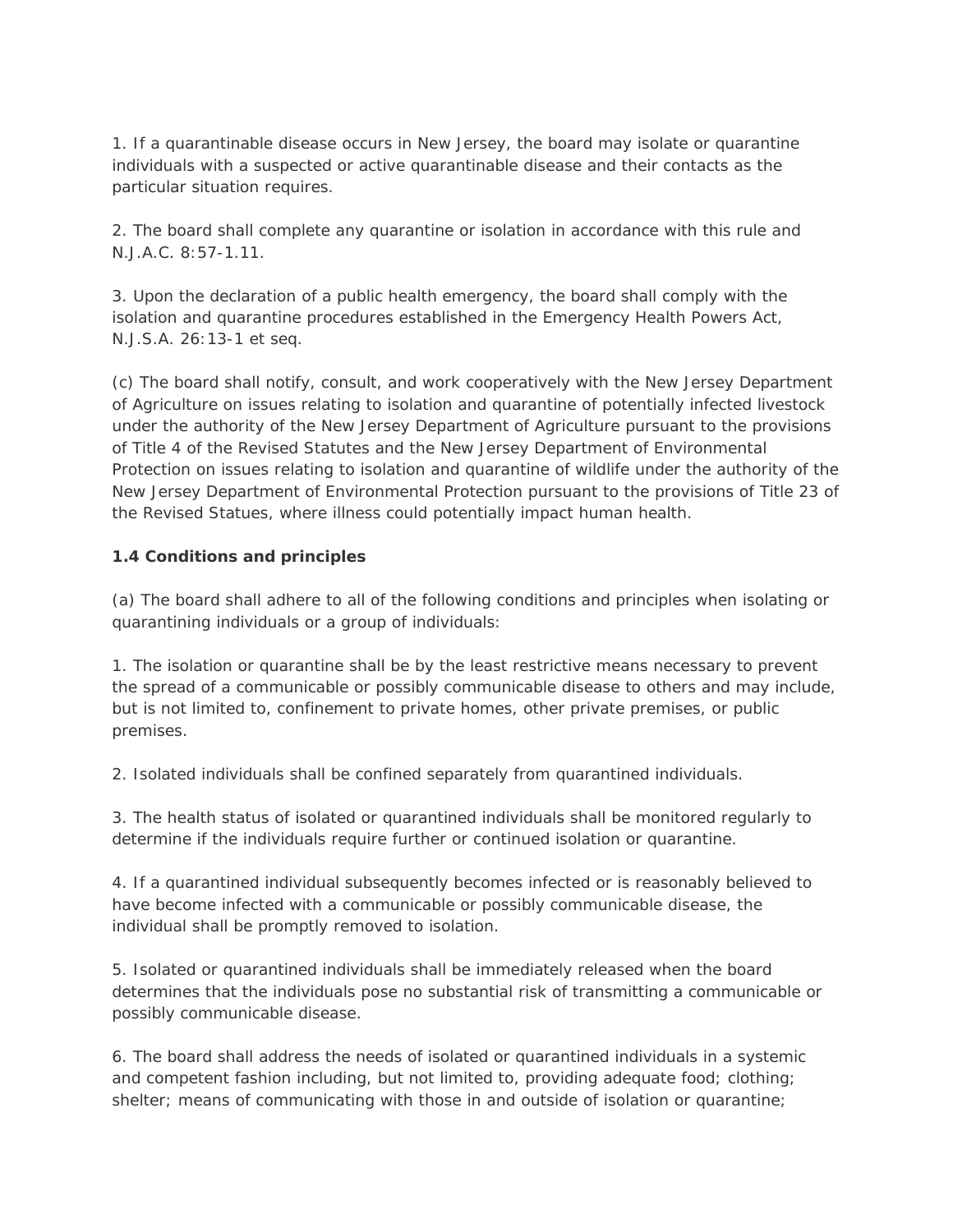medication; and competent medical care.

7. The premises used for isolation or quarantine shall be maintained in a safe and hygienic manner and shall be designed to minimize the likelihood of further transmission of infection or other harm to isolated or quarantined individuals.

8. To the extent possible, the board shall consider cultural and religious beliefs in addressing the needs of individuals in isolation and quarantine.

## **1.5 Isolation or quarantine premises**

(a) The board shall prominently identify sites of isolation or quarantine with isolation or quarantine signs posted on all sides of the building wherever access is possible.

(b) An individual subject to isolation or quarantine shall obey the rules and orders of the board and shall not go beyond the isolation or quarantine premises without appropriate authorization and only while using appropriate infection control precautions to protect unexposed individuals.

(c) The Department or the board may authorize physicians, health care workers, or others access to individuals in isolation or quarantine as necessary to meet the needs of isolated or quarantined individuals.

(d) No individual, other than an individual authorized by the Department or the board, shall enter isolation or quarantine premises.

1. If the Department or the board has requested the assistance of law enforcement in enforcing the isolation or quarantine, the department or the board shall provide law enforcement personnel with a list of individuals authorized to enter the isolation or quarantine premises.

(e) Any individual entering an isolation or quarantine premises with or without authorization of the Department or the board may be isolated or quarantined pursuant to this rule and N.J.A.C. 8:57-1.11.

## **1.6 Isolation and quarantine**

- (a) The board may:
- 1. Isolate individuals who are presumably or actually infected with a quarantinable disease;
- 2. Quarantine individuals who have been exposed to a quarantinable disease;
- 3. Establish and maintain places of isolation and quarantine; and
- 4. Adopt emergency rules and issue orders as necessary to establish, maintain, and enforce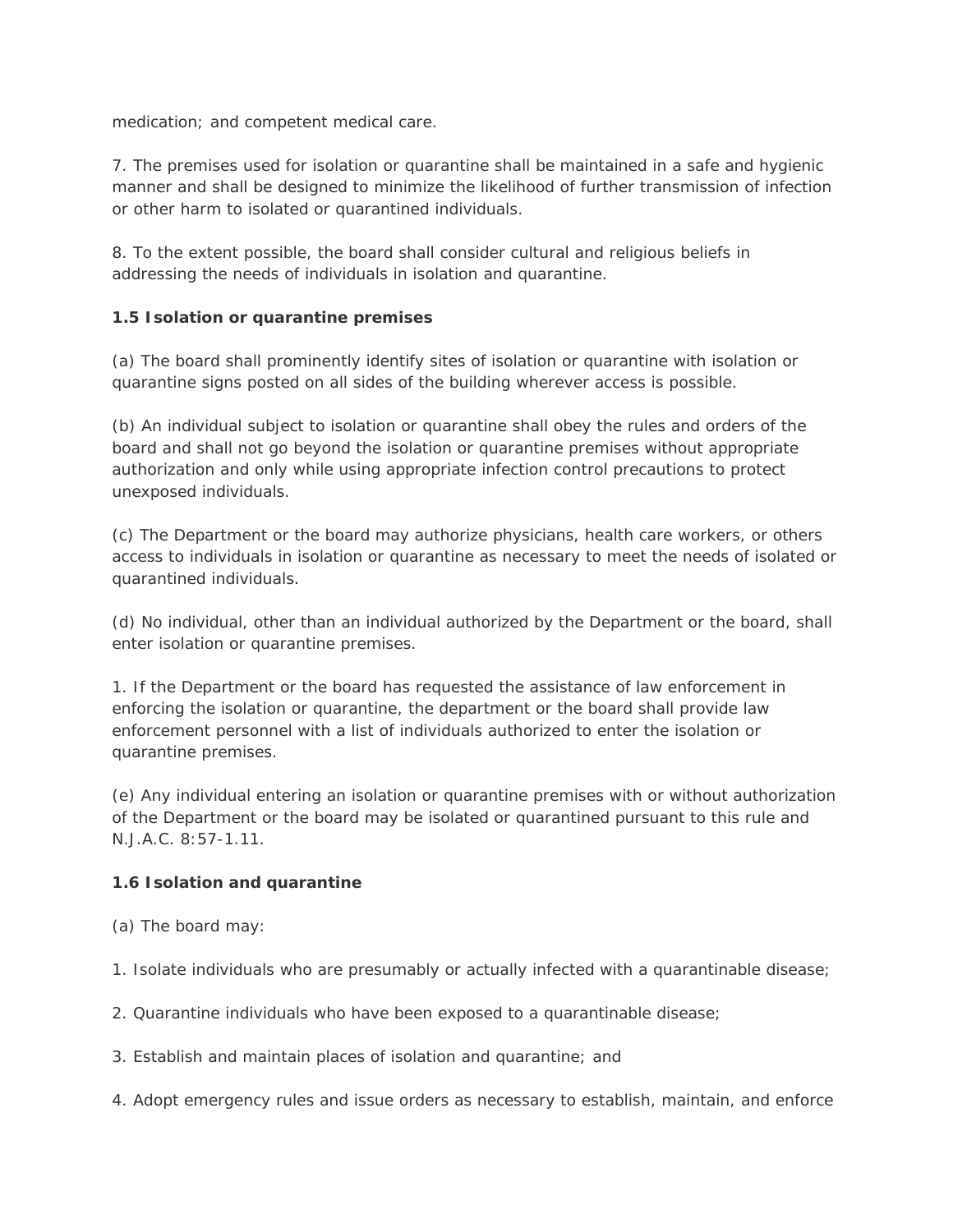isolation or quarantine.

(b) The board may temporarily isolate or quarantine an individual or groups of individuals through an verbal order, without notice, only if delay in imposing the isolation or quarantine would significantly jeopardize the board's ability to prevent or limit the transmission of a communicable or possibly communicable disease to others.

1. If the board imposes temporary isolation or quarantine of an individual or groups of individuals through a verbal order, the board shall issue a written order as soon as is reasonably possible and in all cases within 24 hours of issuance of the verbal order if continued isolation or quarantine is necessary to prevent or limit the transmission of a communicable or possibly communicable disease.

(c) The board may isolate or quarantine an individual or groups of individuals through a written order issued pursuant to this rule.

1. The written order shall include all of the following:

i. The identity of the individual, individuals, or groups of individuals subject to isolation or quarantine;

ii. The premises subject to isolation or quarantine;

iii. The date and time at which isolation or quarantine commences;

iv. The suspected communicable disease;

v. A description of the less restrictive alternatives that the board attempted without success, or the less restrictive alternatives considered and rejected, and the reasons the board rejected such alternatives;

vi. A statement of compliance with the conditions and principles for isolation and quarantine specified in section 1.4;

vii. The legal authority under which the board requested the order;

viii. The medical basis upon which isolation or quarantine is justified;

ix. A statement advising the individual, individuals, or groups of individuals of the right to appeal the written order pursuant to section 1.7 and the rights of individuals and groups of individuals subject to quarantine and isolation as listed in section 1.8; and

x. A copy of this rule.

2. The board shall provide a copy of the written order to the individual to be isolated or quarantined within 24 hours of issuance of the order in accordance with any applicable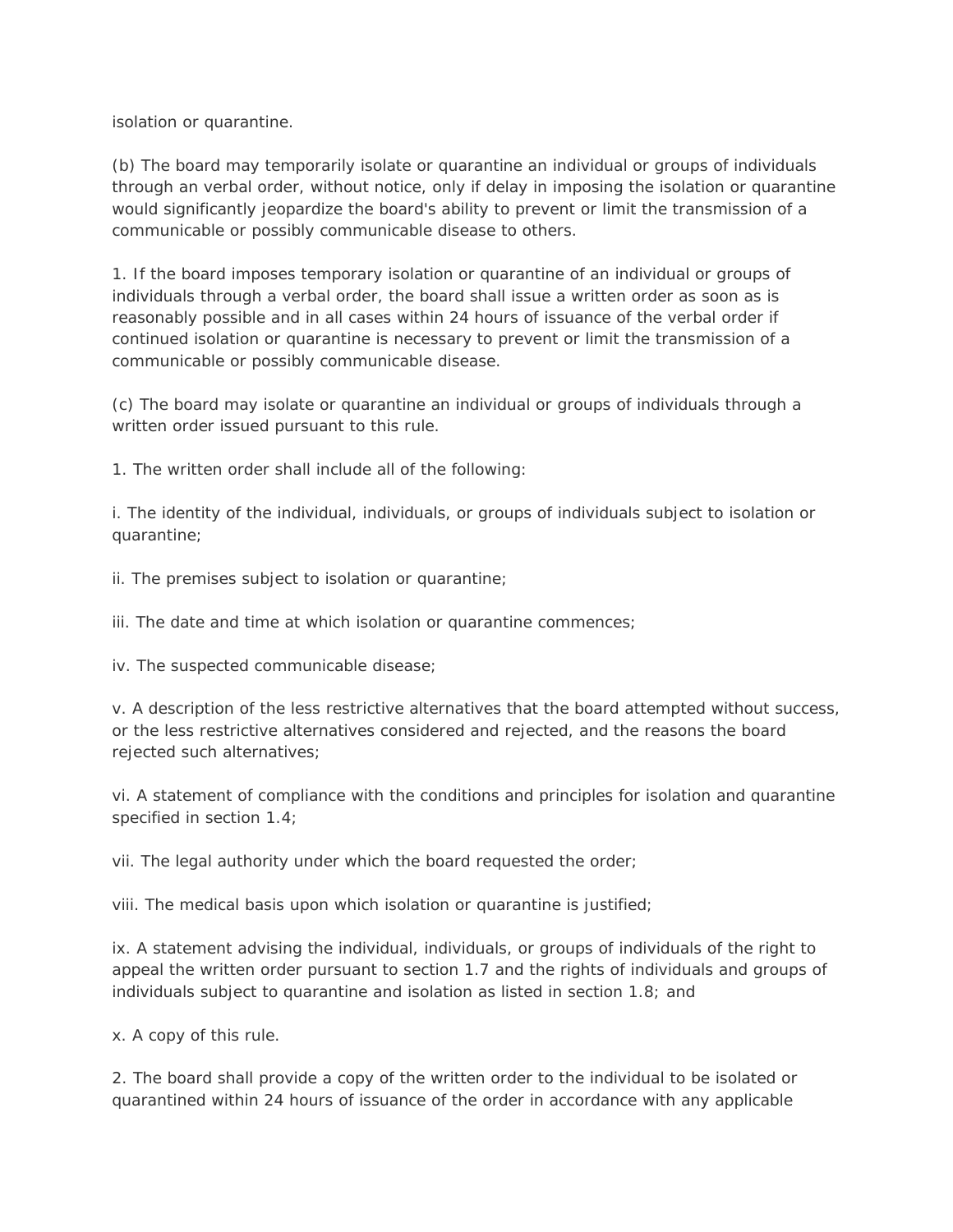process authorized by New Jersey law.

i. If the order applies to a group or groups of individuals and it is impractical to provide individual copies, the board may post the order in a conspicuous place in the isolation or quarantine premises.

# **1.7 Appeal from order imposing isolation or quarantine**

(a) The subject of a board order imposing isolation or quarantine may appeal a written order by submitting a written appeal within ten days of receipt of the written order.

1. The subject shall address the appeal to [insert name of board and board address].

2. Unless stayed by order of the board or court with jurisdiction, the written order for quarantine or isolation shall remain in force and effect until the appeal is finally determined and disposed of upon its merits.

(b) The appeal proceeding shall be conducted in accordance with this rule [or insert specific board rule governing appeal proceedings].

1. The board shall hold the proceeding as soon as is practicable, and in no case later than ten days from the date of receipt of the appeal.

2. The board may hold the hearing by telephonic or other electronic means if necessary to prevent additional exposure to the person with the communicable or possibly communicable disease.

3. In extraordinary circumstances and for good cause shown, the board may continue the proceeding date for up to ten days, giving due regard to the rights of the affected individuals, the protection of the public's health, and the availability of necessary witnesses and evidence.

4. At the appeal proceedings, the subject of the appeal shall have the right to introduce evidence on all issues relevant to the order.

5. The board, by majority vote, may modify, withdraw, or order compliance with the order under appeal.

(c) The aggrieved party to the final decision of the board may petition for judicial review of that action by filing an action in the appropriate court with jurisdiction.

1. Petitions for judicial review shall be filed within 30 days after the decision becomes final.

(d) The board acknowledges that in certain circumstances the subject or subjects of a board order may desire immediate judicial review of a board order in lieu of proceeding with the board's appeal process.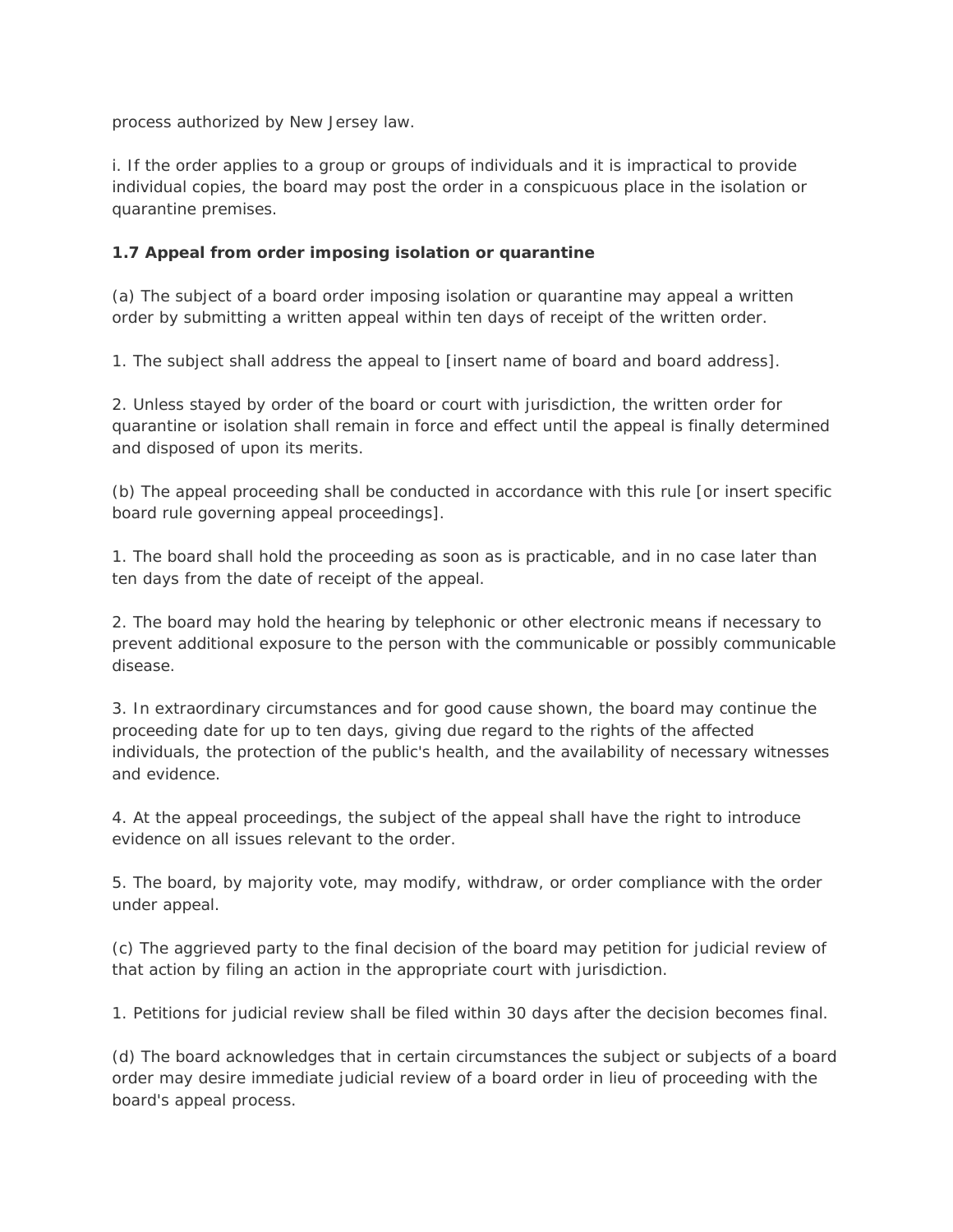1. The board may consent to immediate jurisdiction of a court with jurisdiction when requested by the subject or subjects of a board order and justice so requires.

2. Unless stayed by order of the board or a court with jurisdiction, the written order for quarantine or isolation shall remain in force and effect until the judicial review is finally determined and disposed of upon its merits.

# **1.8 Rights of individuals and groups of individuals subject to isolation or quarantine**

(a) Any individual or group of individuals subject to isolation or quarantine shall have the following rights:

1. The right to be represented by legal counsel;

2. The right to be provided with prior notice of the date, time, and location of any hearing;

3. The right to participate in any hearing, which could be by telephonic or electronic means;

4. The right to respond and present evidence and argument on the individual's own behalf in any hearing;

5. The right to cross-examine witnesses who testify against the individual; and

6. The right to view and copy all records in the possession of the board which relate to the subject of the written order.

#### **1.9 Consolidation of claims**

(a) In any proceeding brought pursuant to this rule, to promote the fair and efficient operation of justice and having given due regard to the rights of the affected individuals, the protection of the public's health, and the availability of necessary witnesses and evidence, the board or court with jurisdiction may order the consolidation of individual claims into group claims, if all of the following conditions exist:

1. The number of individuals involved or to be affected is large enough that consolidation would be best use of resources;

2. There are questions of law or fact common to the individual claims or rights to be determined;

3. The group claims or rights to be determined are typical of the affected individuals' claims or rights; and

4. The entire group will be adequately represented in the consolidation.